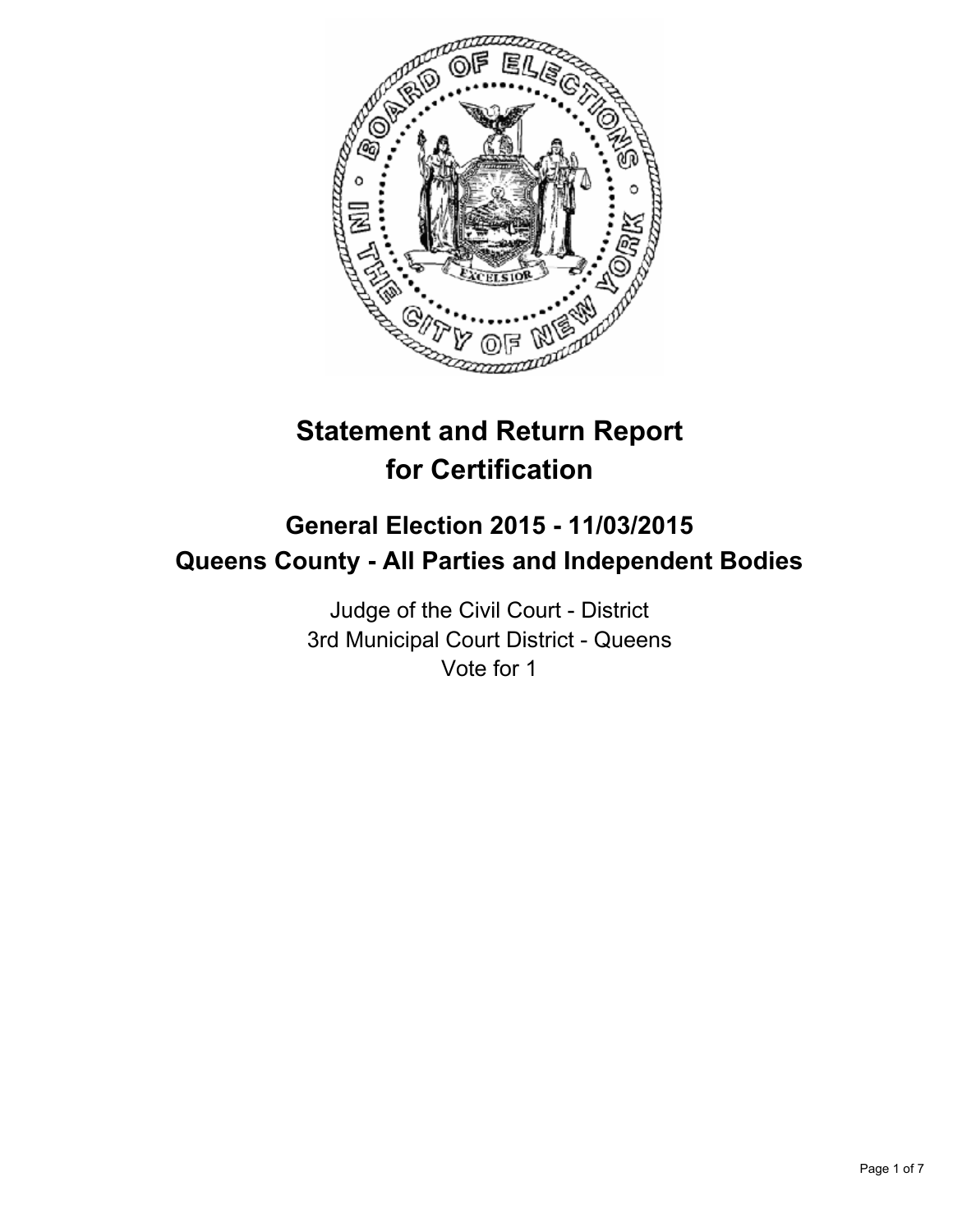

| <b>PUBLIC COUNTER</b>                                    | 925   |
|----------------------------------------------------------|-------|
| <b>EMERGENCY</b>                                         | 0     |
| ABSENTEE/MILITARY                                        | 78    |
| <b>AFFIDAVIT</b>                                         | 8     |
| <b>Total Ballots</b>                                     | 1,011 |
| Less - Inapplicable Federal/Special Presidential Ballots | 0     |
| <b>Total Applicable Ballots</b>                          | 1,011 |
| PETER F. VALLONE JR. (DEMOCRATIC)                        | 561   |
| PETER F. VALLONE JR. (REPUBLICAN)                        | 266   |
| PETER F. VALLONE JR. (CONSERVATIVE)                      | 122   |
| ALLAN JENNINGS (WRITE-IN)                                |       |
| NICHOLAS PETER PHILIPPOV (WRITE-IN)                      | 1     |
| UNATTRIBUTABLE WRITE-IN (WRITE-IN)                       | 3     |
| <b>Total Votes</b>                                       | 954   |
| Unrecorded                                               | 57    |

| <b>PUBLIC COUNTER</b>                                    | 241          |
|----------------------------------------------------------|--------------|
| <b>EMERGENCY</b>                                         | 0            |
| ABSENTEE/MILITARY                                        | 14           |
| <b>AFFIDAVIT</b>                                         | 5            |
| <b>Total Ballots</b>                                     | 260          |
| Less - Inapplicable Federal/Special Presidential Ballots | 0            |
| <b>Total Applicable Ballots</b>                          | 260          |
| PETER F. VALLONE JR. (DEMOCRATIC)                        | 178          |
| PETER F. VALLONE JR. (REPUBLICAN)                        | 45           |
| PETER F. VALLONE JR. (CONSERVATIVE)                      | 5            |
| BEBE SHERUIE ZAMRUDDEN (WRITE-IN)                        | $\mathbf{1}$ |
| BIBI HALIMA ZAMRUDEEN (WRITE-IN)                         | 1            |
| MOHAMED ZAMRUDEEN (WRITE-IN)                             | 1            |
| NAN BEDESI (WRITE-IN)                                    | 1            |
| <b>Total Votes</b>                                       | 232          |
| Unrecorded                                               | 28           |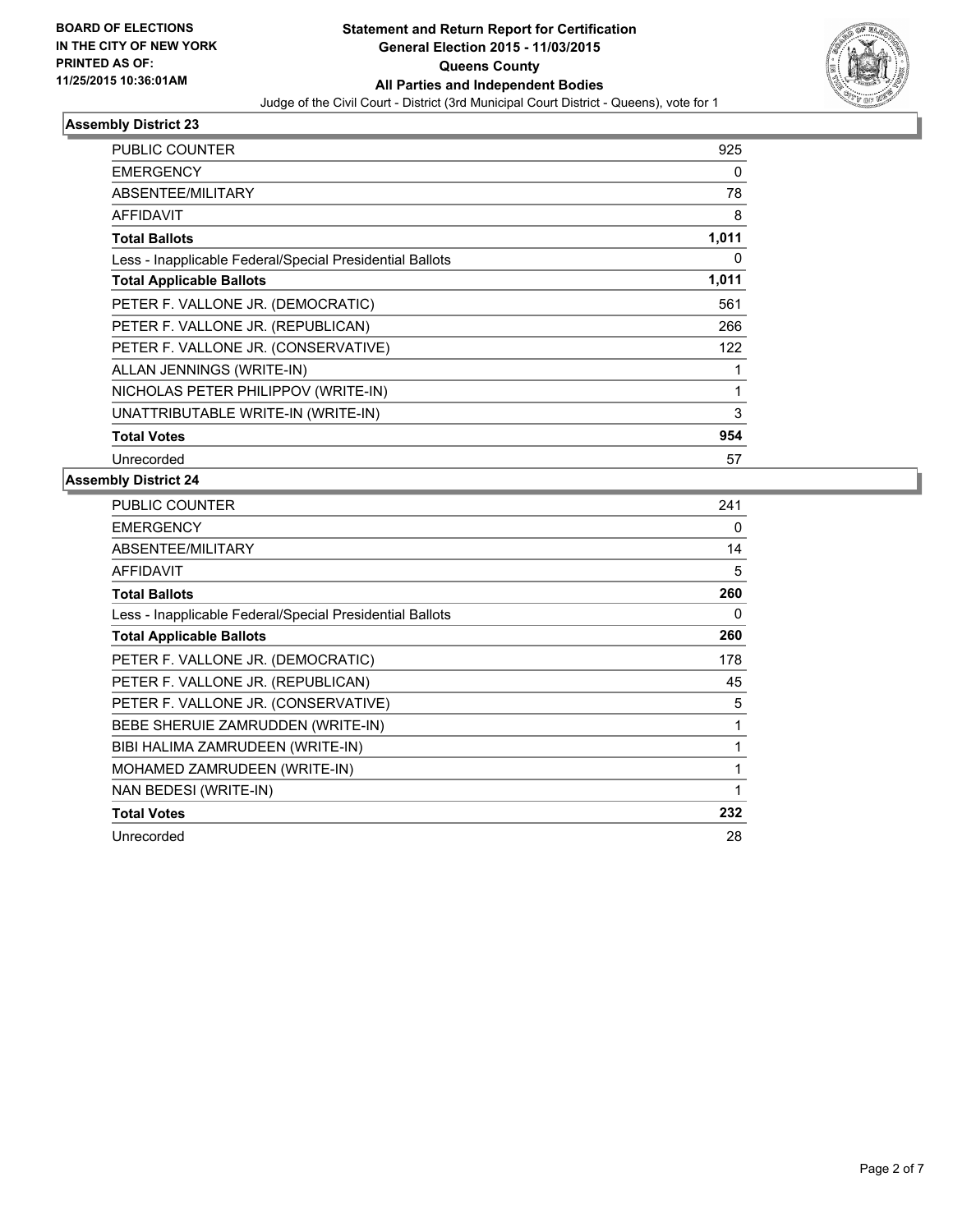

| <b>PUBLIC COUNTER</b>                                    | 492            |
|----------------------------------------------------------|----------------|
| <b>EMERGENCY</b>                                         | 0              |
| ABSENTEE/MILITARY                                        | 65             |
| <b>AFFIDAVIT</b>                                         | 2              |
| <b>Total Ballots</b>                                     | 559            |
| Less - Inapplicable Federal/Special Presidential Ballots | 0              |
| <b>Total Applicable Ballots</b>                          | 559            |
| PETER F. VALLONE JR. (DEMOCRATIC)                        | 259            |
| PETER F. VALLONE JR. (REPUBLICAN)                        | 167            |
| PETER F. VALLONE JR. (CONSERVATIVE)                      | 90             |
| ALICE COOPER (WRITE-IN)                                  | 1              |
| DANIEZA NANAU (WRITE-IN)                                 | 1              |
| DENNIS HEALEY (WRITE-IN)                                 | 1              |
| JOHN A FERRETTE (WRITE-IN)                               | 1              |
| JONATHAN S. KINGSTON (WRITE-IN)                          | 1              |
| JOSHUA TANZER (WRITE-IN)                                 | 1              |
| TERRY RIFENBURG (WRITE-IN)                               | 1              |
| UNATTRIBUTABLE WRITE-IN (WRITE-IN)                       | $\overline{7}$ |
| UNCOUNTED WRITE-IN PER STATUTE (WRITE-IN)                | 1              |
| <b>Total Votes</b>                                       | 531            |
| Unrecorded                                               | 28             |

| <b>PUBLIC COUNTER</b>                                    | 787 |
|----------------------------------------------------------|-----|
| <b>EMERGENCY</b>                                         | 0   |
| <b>ABSENTEE/MILITARY</b>                                 | 168 |
| <b>AFFIDAVIT</b>                                         | 3   |
| <b>Total Ballots</b>                                     | 958 |
| Less - Inapplicable Federal/Special Presidential Ballots | 0   |
| <b>Total Applicable Ballots</b>                          | 958 |
| PETER F. VALLONE JR. (DEMOCRATIC)                        | 462 |
| PETER F. VALLONE JR. (REPUBLICAN)                        | 318 |
| PETER F. VALLONE JR. (CONSERVATIVE)                      | 131 |
| ANDREW M. ARCESE (WRITE-IN)                              | 1   |
| <b>GAIL AMBROSINI (WRITE-IN)</b>                         | 1   |
| JAKE LASALA (WRITE-IN)                                   | 1   |
| JAMES HONG (WRITE-IN)                                    | 1   |
| JOSEPH T KLONOUSH (WRITE-IN)                             | 1   |
| MILDRED T. KURZAWA (WRITE-IN)                            | 1   |
| SHAWN FOX (WRITE-IN)                                     | 1   |
| UNATTRIBUTABLE WRITE-IN (WRITE-IN)                       | 4   |
| <b>Total Votes</b>                                       | 922 |
| Unrecorded                                               | 36  |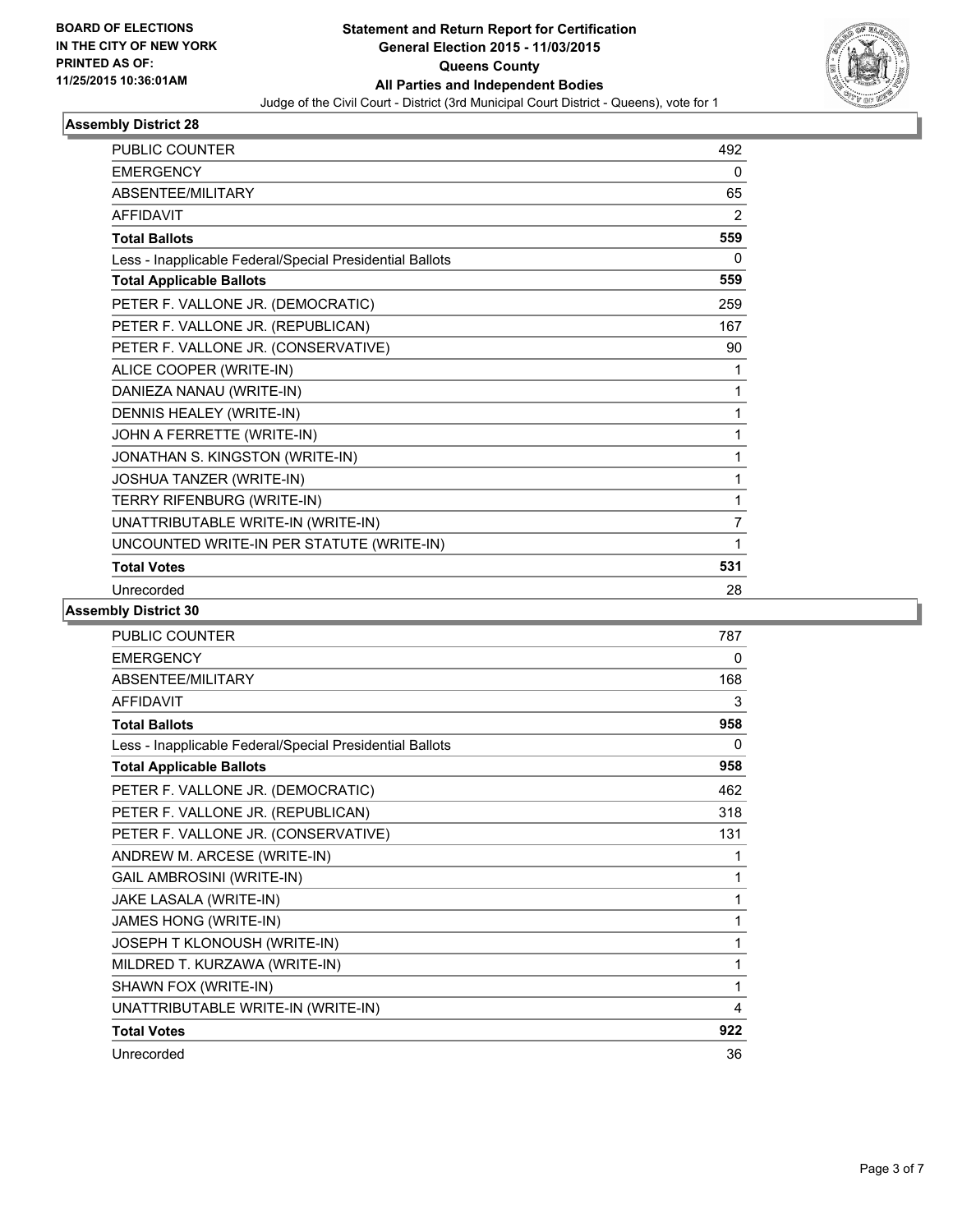

| <b>PUBLIC COUNTER</b>                                    | 602 |
|----------------------------------------------------------|-----|
| <b>EMERGENCY</b>                                         | 0   |
| ABSENTEE/MILITARY                                        | 40  |
| <b>AFFIDAVIT</b>                                         | 8   |
| <b>Total Ballots</b>                                     | 650 |
| Less - Inapplicable Federal/Special Presidential Ballots | 0   |
| <b>Total Applicable Ballots</b>                          | 650 |
| PETER F. VALLONE JR. (DEMOCRATIC)                        | 479 |
| PETER F. VALLONE JR. (REPUBLICAN)                        | 90  |
| PETER F. VALLONE JR. (CONSERVATIVE)                      | 23  |
| ALLAN JENNINGS (WRITE-IN)                                | 1   |
| HILLARY CLINTON (WRITE-IN)                               | 1   |
| JOHN C NAUDUS (WRITE-IN)                                 | 1   |
| JOHN NAUDUS (WRITE-IN)                                   | 1   |
| UNATTRIBUTABLE WRITE-IN (WRITE-IN)                       | 2   |
| <b>Total Votes</b>                                       | 598 |
| Unrecorded                                               | 52  |

# **Assembly District 32**

| <b>PUBLIC COUNTER</b>                                    | 115 |
|----------------------------------------------------------|-----|
| <b>EMERGENCY</b>                                         | 0   |
| ABSENTEE/MILITARY                                        | 14  |
| AFFIDAVIT                                                | 2   |
| <b>Total Ballots</b>                                     | 131 |
| Less - Inapplicable Federal/Special Presidential Ballots | 0   |
| <b>Total Applicable Ballots</b>                          | 131 |
| PETER F. VALLONE JR. (DEMOCRATIC)                        | 119 |
| PETER F. VALLONE JR. (REPUBLICAN)                        |     |
| PETER F. VALLONE JR. (CONSERVATIVE)                      |     |
| DANA BOND (WRITE-IN)                                     |     |
| <b>Total Votes</b>                                       | 122 |
| Unrecorded                                               | 9   |

| <b>PUBLIC COUNTER</b>                                    | 4 |
|----------------------------------------------------------|---|
| <b>EMERGENCY</b>                                         | 0 |
| ABSENTEE/MILITARY                                        | 0 |
| <b>AFFIDAVIT</b>                                         | 0 |
| <b>Total Ballots</b>                                     |   |
| Less - Inapplicable Federal/Special Presidential Ballots | 0 |
| <b>Total Applicable Ballots</b>                          | 4 |
| PETER F. VALLONE JR. (DEMOCRATIC)                        | 2 |
| PETER F. VALLONE JR. (REPUBLICAN)                        | 2 |
| PETER F. VALLONE JR. (CONSERVATIVE)                      | 0 |
| <b>Total Votes</b>                                       |   |
|                                                          |   |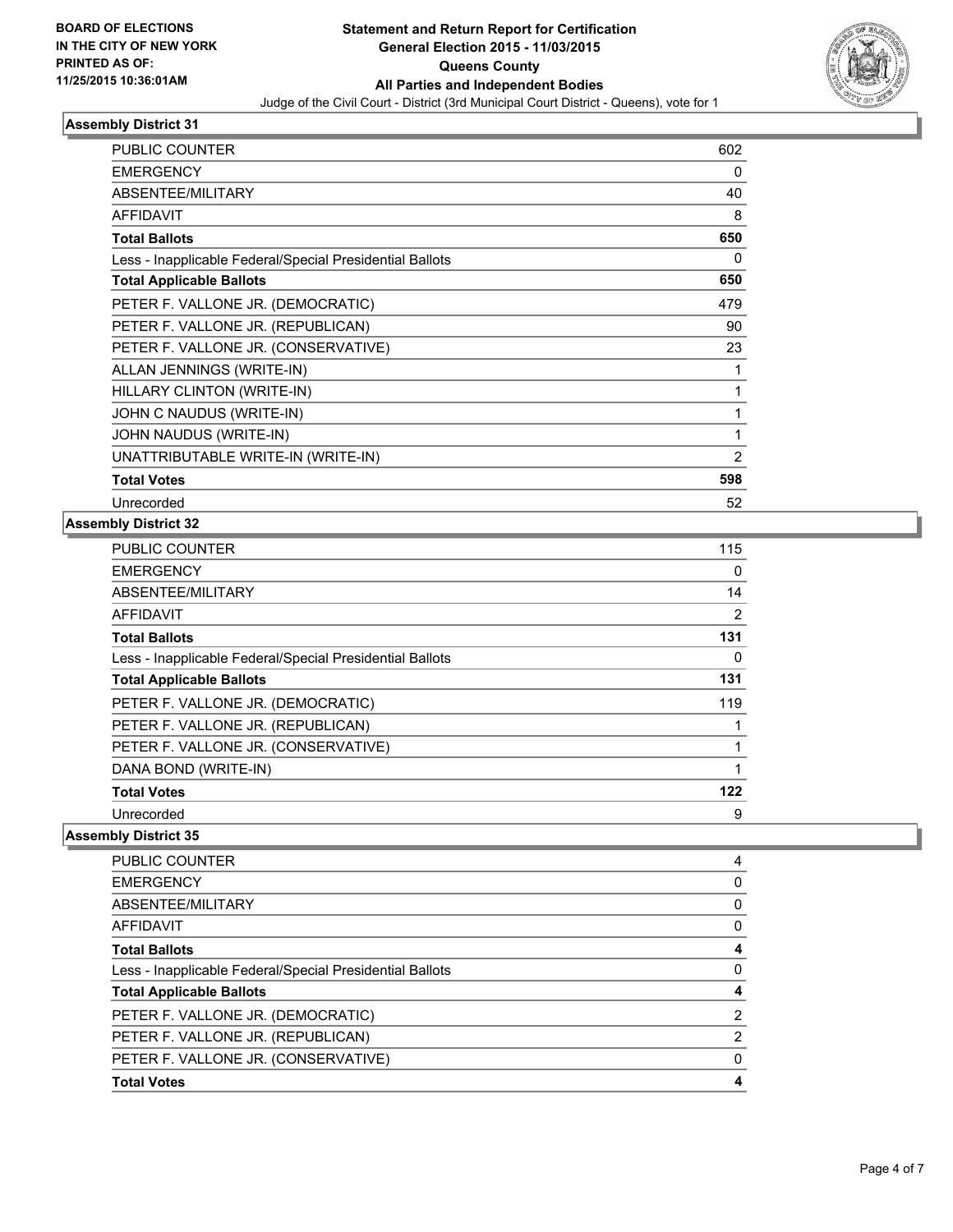

| PUBLIC COUNTER                                           | 522            |
|----------------------------------------------------------|----------------|
| <b>EMERGENCY</b>                                         | 0              |
| ABSENTEE/MILITARY                                        | 39             |
| <b>AFFIDAVIT</b>                                         | 9              |
| <b>Total Ballots</b>                                     | 570            |
| Less - Inapplicable Federal/Special Presidential Ballots | 0              |
| <b>Total Applicable Ballots</b>                          | 570            |
| PETER F. VALLONE JR. (DEMOCRATIC)                        | 396            |
| PETER F. VALLONE JR. (REPUBLICAN)                        | 112            |
| PETER F. VALLONE JR. (CONSERVATIVE)                      | 35             |
| SHERIDAN TEKOSKY (WRITE-IN)                              |                |
| UNATTRIBUTABLE WRITE-IN (WRITE-IN)                       | $\overline{2}$ |
| <b>Total Votes</b>                                       | 546            |
| Unrecorded                                               | 24             |

| <b>PUBLIC COUNTER</b>                                    | 1,057 |
|----------------------------------------------------------|-------|
| <b>EMERGENCY</b>                                         | 0     |
| ABSENTEE/MILITARY                                        | 71    |
| <b>AFFIDAVIT</b>                                         | 18    |
| <b>Total Ballots</b>                                     | 1,146 |
| Less - Inapplicable Federal/Special Presidential Ballots | 0     |
| <b>Total Applicable Ballots</b>                          | 1,146 |
| PETER F. VALLONE JR. (DEMOCRATIC)                        | 778   |
| PETER F. VALLONE JR. (REPUBLICAN)                        | 201   |
| PETER F. VALLONE JR. (CONSERVATIVE)                      | 100   |
| BRAIN STUDLET (WRITE-IN)                                 | 1     |
| <b>JASMINE BROWN (WRITE-IN)</b>                          | 1     |
| JOHN DOE (WRITE-IN)                                      | 1     |
| PAUL LEVESQUE (WRITE-IN)                                 | 1     |
| UNATTRIBUTABLE WRITE-IN (WRITE-IN)                       | 6     |
| <b>Total Votes</b>                                       | 1,089 |
| Unrecorded                                               | 57    |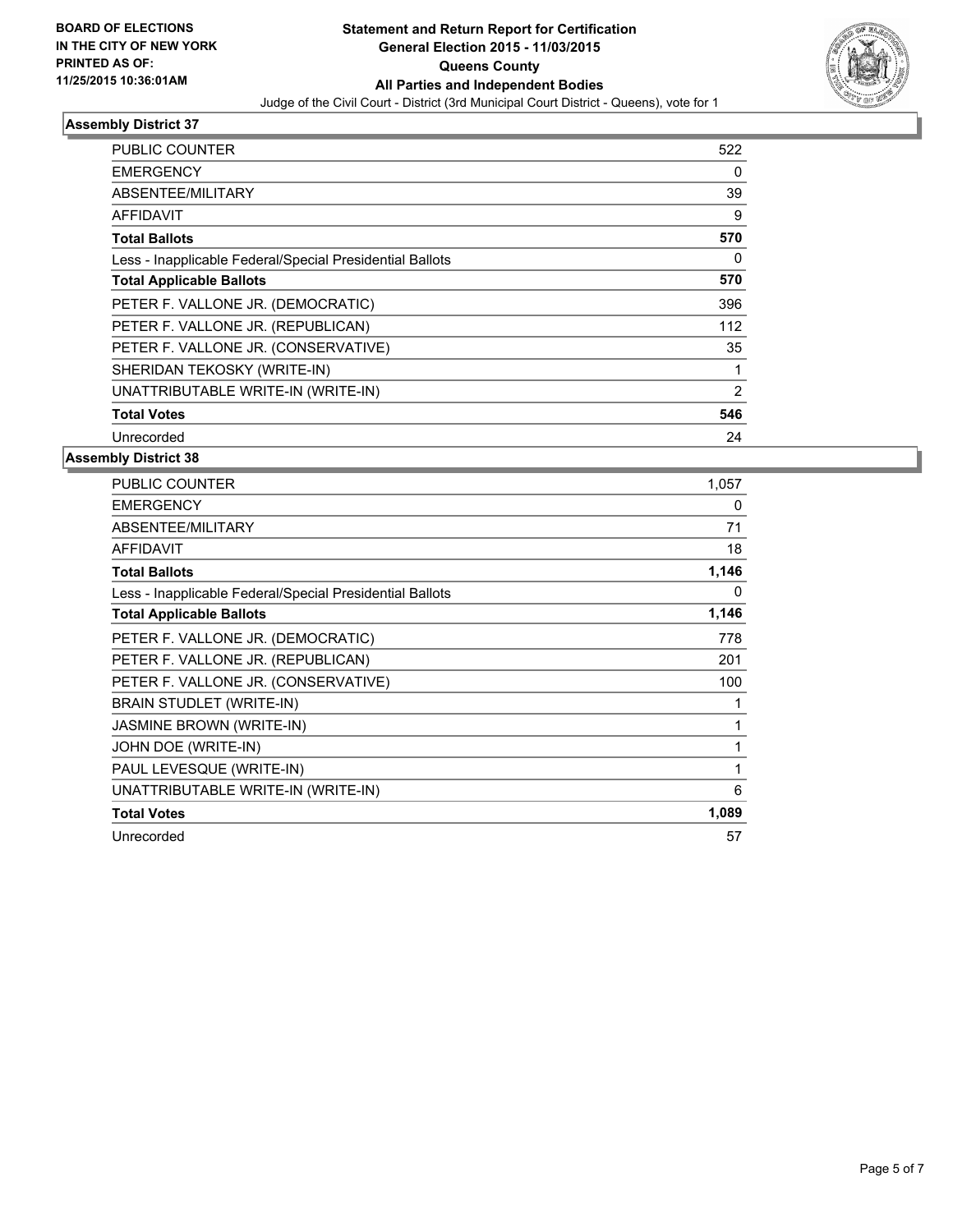

### **Total for Judge of the Civil Court - District (3rd Municipal Court District - Queens) - Queens County**

| PUBLIC COUNTER                                           | 4,745        |
|----------------------------------------------------------|--------------|
| <b>EMERGENCY</b>                                         | 0            |
| ABSENTEE/MILITARY                                        | 489          |
| <b>AFFIDAVIT</b>                                         | 55           |
| <b>Total Ballots</b>                                     | 5,289        |
| Less - Inapplicable Federal/Special Presidential Ballots | 0            |
| <b>Total Applicable Ballots</b>                          | 5,289        |
| PETER F. VALLONE JR. (DEMOCRATIC)                        | 3,234        |
| PETER F. VALLONE JR. (REPUBLICAN)                        | 1,202        |
| PETER F. VALLONE JR. (CONSERVATIVE)                      | 507          |
| ALICE COOPER (WRITE-IN)                                  | 1            |
| ALLAN JENNINGS (WRITE-IN)                                | 2            |
| ANDREW M. ARCESE (WRITE-IN)                              | 1            |
| BEBE SHERUIE ZAMRUDDEN (WRITE-IN)                        | 1            |
| BIBI HALIMA ZAMRUDEEN (WRITE-IN)                         | 1            |
| <b>BRAIN STUDLET (WRITE-IN)</b>                          | 1            |
| DANA BOND (WRITE-IN)                                     | 1            |
| DANIEZA NANAU (WRITE-IN)                                 | 1            |
| DENNIS HEALEY (WRITE-IN)                                 | 1            |
| <b>GAIL AMBROSINI (WRITE-IN)</b>                         | 1            |
| HILLARY CLINTON (WRITE-IN)                               | 1            |
| JAKE LASALA (WRITE-IN)                                   | 1            |
| JAMES HONG (WRITE-IN)                                    | 1            |
| JASMINE BROWN (WRITE-IN)                                 | 1            |
| JOHN A FERRETTE (WRITE-IN)                               | 1            |
| JOHN C NAUDUS (WRITE-IN)                                 | 1            |
| JOHN DOE (WRITE-IN)                                      | 1            |
| JOHN NAUDUS (WRITE-IN)                                   | 1            |
| JONATHAN S. KINGSTON (WRITE-IN)                          | 1            |
| JOSEPH T KLONOUSH (WRITE-IN)                             | 1            |
| JOSHUA TANZER (WRITE-IN)                                 | $\mathbf{1}$ |
| MILDRED T. KURZAWA (WRITE-IN)                            | 1            |
| MOHAMED ZAMRUDEEN (WRITE-IN)                             | 1            |
| NAN BEDESI (WRITE-IN)                                    | 1            |
| NICHOLAS PETER PHILIPPOV (WRITE-IN)                      | 1            |
| PAUL LEVESQUE (WRITE-IN)                                 | $\mathbf{1}$ |
| SHAWN FOX (WRITE-IN)                                     | 1            |
| SHERIDAN TEKOSKY (WRITE-IN)                              | 1            |
| TERRY RIFENBURG (WRITE-IN)                               | $\mathbf{1}$ |
| UNATTRIBUTABLE WRITE-IN (WRITE-IN)                       | 24           |
| UNCOUNTED WRITE-IN PER STATUTE (WRITE-IN)                | 1            |
| <b>Total Votes</b>                                       | 4,998        |
| Unrecorded                                               | 291          |
|                                                          |              |